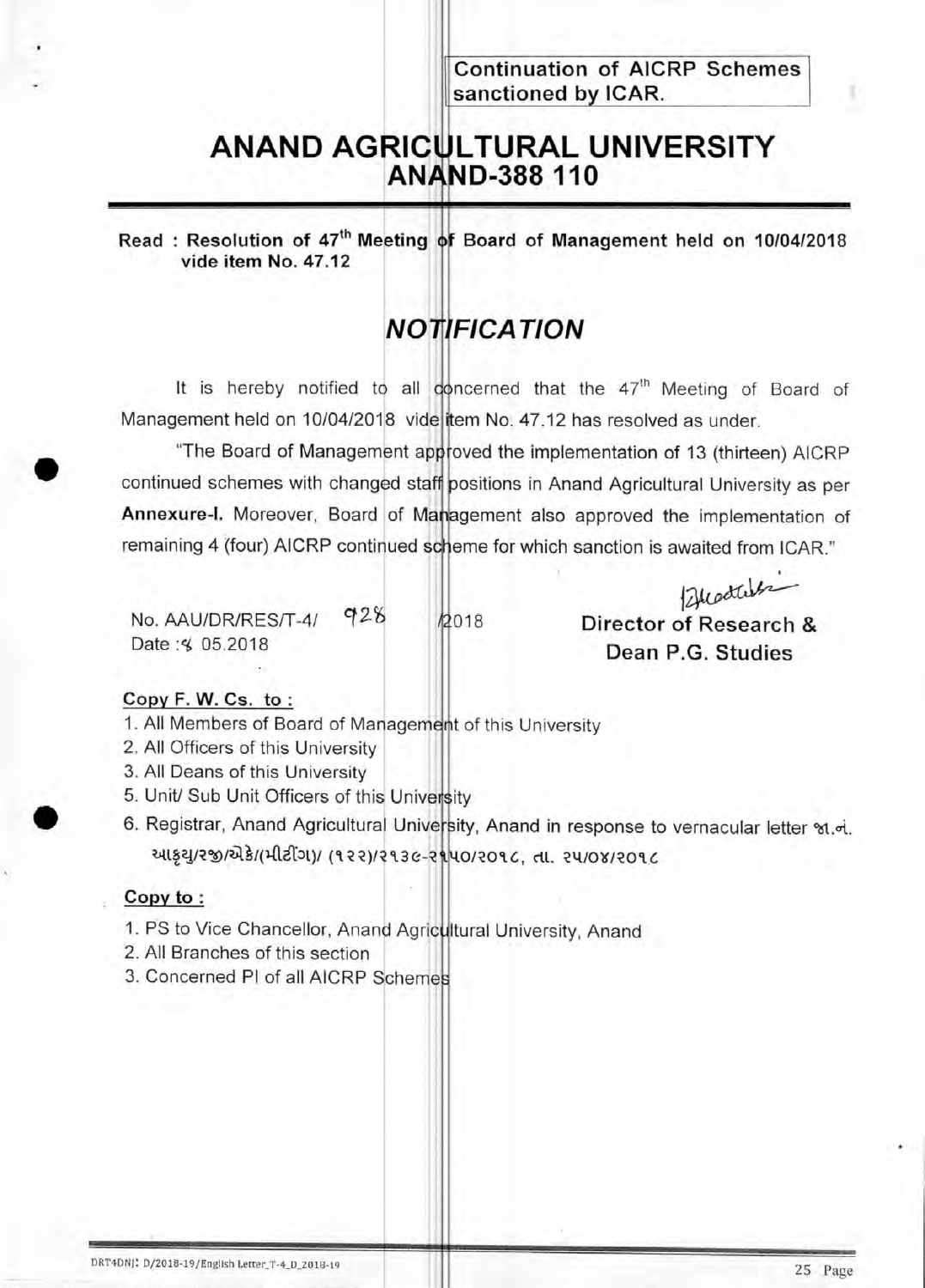# **Annexure-I**

### Anand Agricultural University **nand**

#### Continuation of AICRP Schemes in **AAU Arland as** per ICAR sanction

| 1.             | Name of Scheme: All India Coordinated Research Project on Castor                          |                       |                                                          |                                                          |
|----------------|-------------------------------------------------------------------------------------------|-----------------------|----------------------------------------------------------|----------------------------------------------------------|
| Sr.<br>No      | <b>Name of Positions</b>                                                                  | Pay scale (Rs.)       | XII<br>plan<br>sanctioned<br>staff (up to<br>31.03.2018) | <b>Revised</b><br>approved<br>staff w.e.f.<br>01.04.2018 |
| 1              | <b>Junior Breeder</b>                                                                     | 15600-39100+6000      | 2                                                        | $\mathbf 0$                                              |
| $\overline{2}$ | <b>Technical Assistant</b>                                                                | 5200-20200+2800       | 2                                                        | $\mathbf{0}$                                             |
|                |                                                                                           | Total                 | 4                                                        |                                                          |
| 2.             | Name of Scheme : All India Network Project on Tobacco                                     |                       |                                                          |                                                          |
| Sr.<br>No      | <b>Name of Positions</b>                                                                  | Pay scale (Rs.)       | XII<br>plan<br>sanctioned<br>staff (up to<br>31.03.2018) | <b>Revised</b><br>approved<br>staff w.e.f.<br>01.04.2018 |
| 1              | Research Scientist (Pl. Br.)                                                              | 37400-67000+10000     | 1                                                        | 1                                                        |
| $\overline{2}$ | Research Scientist (Pl. Path.)                                                            | 37400-67000+10000     | 1                                                        | 1                                                        |
| 3              | Assoc. Research Scientist (Ento.)                                                         | 37400-67000+9000      | 1                                                        | $\mathbf 0$                                              |
| 4              | Assoc. Research Scientist (Chem.)                                                         | 37400-67000+9000      | 1                                                        | 1                                                        |
| 5              | Assoc. Research Scientist (Nema.)                                                         | 37400-67000+9000      | 1                                                        | 1                                                        |
| 6              | Assoc. Research Scientist (Virology)                                                      | 37400-67000+9000      | 1                                                        | $\circ$                                                  |
| $\overline{7}$ | Assoc. Research Scientist (Agro)                                                          | 87400-67000+9000      | 1                                                        | $\overline{1}$                                           |
| 8              | Asst. Research Scientist (Pl. Br.)                                                        | 15600-39100+6000      | 1                                                        | 0                                                        |
| 9              | Sr. Res. Assistant                                                                        | 9300-34800+4200       | 4                                                        | 4                                                        |
| 10             | Lab. Technician                                                                           | 5200-20200+2800       | 1                                                        | 1                                                        |
| 11             | Curer                                                                                     | 5200-20200+2800       | 1                                                        | 1                                                        |
| 12             | <b>Lower Division Clerk</b>                                                               | 5200-20200+1900       | 1                                                        | 1                                                        |
| 13             | Lab. Attendant                                                                            | 4440-7440+1400        | $\mathbf{1}$                                             | 1                                                        |
|                |                                                                                           | Total                 | 16                                                       | 13                                                       |
|                | 3. Name of Scheme: All India Coordinated Research Project on Forage<br><b>Utilization</b> |                       |                                                          | Cropsand                                                 |
| Sr.<br>No      | <b>Name of Positions</b>                                                                  | Pay scale (Rs.)       | XII<br>plan<br>sanctioned<br>staff (up to<br>31.03.2018) | Revised<br>approved<br>staff w.e.f.<br>01.04.2018        |
| 1              | <b>Principal Scientist</b>                                                                | 37400-67000 + 10000   | 1                                                        | 1                                                        |
| $\overline{c}$ | Scientist                                                                                 | 5600-39100+6000       | $\overline{2}$                                           | $\overline{2}$                                           |
| 3              | Technical: T4                                                                             | $$300-34800 + 4200$   | 1                                                        | 1                                                        |
| 4              | Technical: T3                                                                             | $5200 - 20200 + 2400$ | 1                                                        | $\overline{2}$                                           |
| 5              | Administrative: T1                                                                        | $5200 - 20200 + 2000$ | $\overline{2}$                                           | 0                                                        |
| 6              | Administrative: UDC                                                                       | 5200-20200 + 2400     | 1                                                        | 1                                                        |
| $\overline{7}$ | Administrative: Steno typist                                                              | 5200-20200 + 2400     | 1                                                        | 0                                                        |
| 8              | Supporting:Field/Lab.<br>Attdt/labasstt.                                                  | 5200-20200 + 1800     |                                                          | 1                                                        |
| 9              | Supporting: Driver                                                                        | 5200-20200 + 2000     | 1                                                        | $\mathbf{O}$                                             |
|                |                                                                                           | Total                 | 11                                                       | 8                                                        |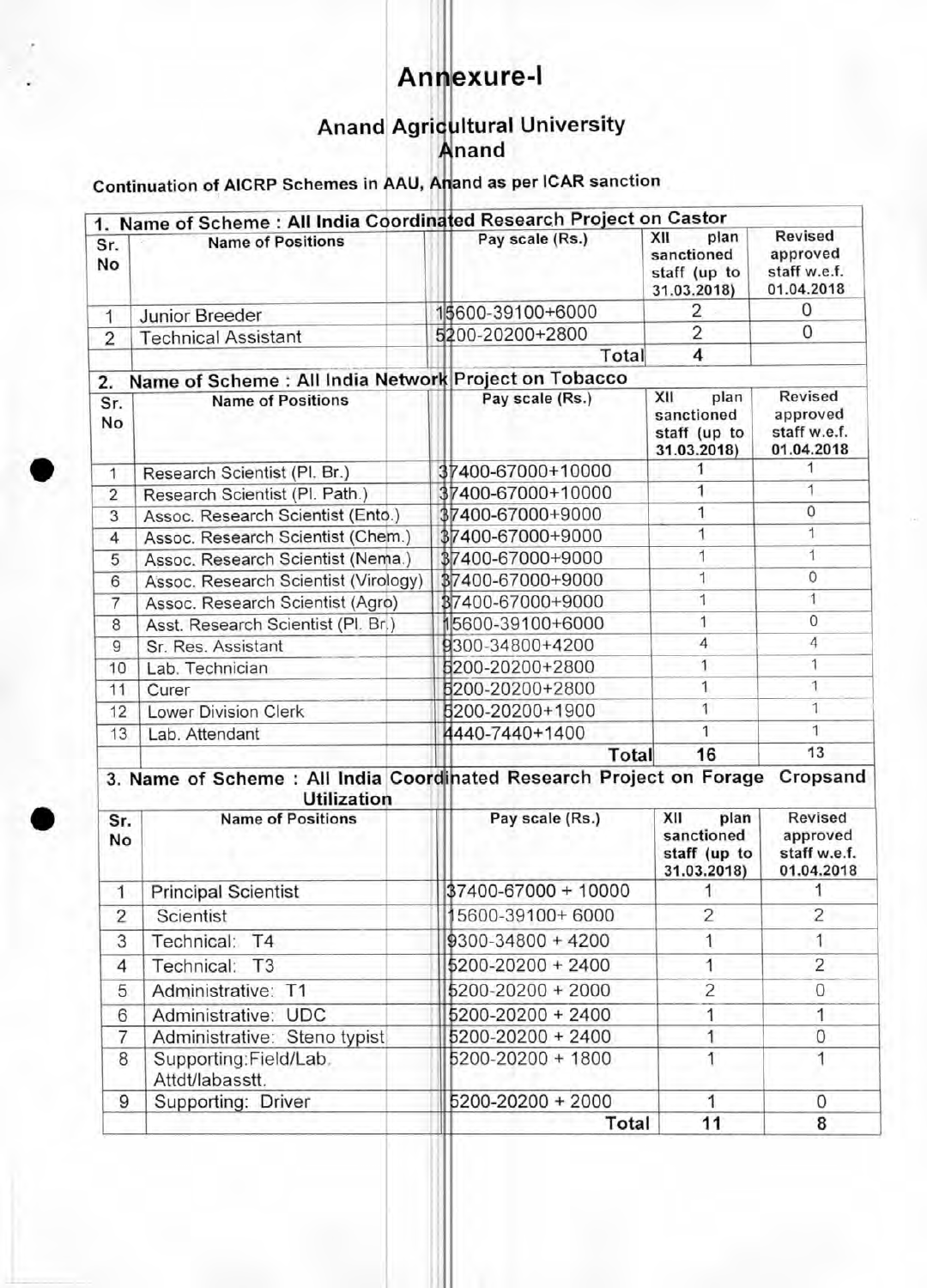| Sr.<br>No      | <b>Name of Positions</b>                                                                                         | FarmingSystem: Cropping System Research<br>Pay scale (Rs.) | XII<br>plan<br>sanctioned<br>staff (up to<br>31.03.2018) | Revised<br>approved<br>staff w.e.f.<br>01.04.2018 |
|----------------|------------------------------------------------------------------------------------------------------------------|------------------------------------------------------------|----------------------------------------------------------|---------------------------------------------------|
| 1              | Agronomist                                                                                                       | 37400-67000 + 9000                                         |                                                          |                                                   |
| $\overline{2}$ | <b>Field Assistant</b>                                                                                           | 5200-20200 + 2000                                          | 6                                                        | 4                                                 |
| 3              | <b>Driver</b>                                                                                                    | 5200-20200+2400                                            | 1                                                        | 1                                                 |
| $\overline{4}$ | Jr. Steno/LDC                                                                                                    | 5200-20200+2400/1900                                       | 1                                                        | 0                                                 |
| 5              | <b>Supporting Staff</b>                                                                                          | 5200-20200 + 1800                                          | 1                                                        | 0                                                 |
|                |                                                                                                                  | Total                                                      | 10                                                       | 6                                                 |
|                | 5. Name of Scheme: All India Coordinated Research Project on Nematodes in<br>Agriculture                         |                                                            |                                                          |                                                   |
| Sr.<br>No      | <b>Name of Positions</b>                                                                                         | Pay scale (Rs.)                                            | XII<br>plan<br>sanctioned<br>staff (up to<br>31.03.2018) | Revised<br>approved<br>staff w.e.f.<br>01.04.2018 |
| 1              | Nematologist                                                                                                     | 37400-67000 + 10000                                        | 1                                                        | 0                                                 |
| $\overline{2}$ | Assistant Nematologists                                                                                          | 15600-39100 + 6000                                         | $\overline{2}$                                           | $\overline{2}$                                    |
| 3              | Technical                                                                                                        | 5200-20200+2400                                            |                                                          | 0                                                 |
|                |                                                                                                                  | Total                                                      | 4                                                        | 2                                                 |
|                | 6. Name of Scheme: All India Coordinated Research Project on Medicinal & Aromatic<br><b>Plants and Betelvine</b> |                                                            |                                                          |                                                   |
| Sr.<br>No      | <b>Name of Positions</b>                                                                                         | Pay scale (Rs.)                                            | XII<br>plan<br>sanctioned<br>staff (up to<br>31.03.2018) | Revised<br>approved<br>staff w.e.f.<br>01.04.2018 |
| 1              | Assoc. Prof. (PI.Br. & Genetics)                                                                                 | 37400-67000+9000                                           |                                                          |                                                   |
| $\overline{c}$ | Asst. Prof. (Agronomy)                                                                                           | 15600-39100+6000                                           | 1                                                        | 1                                                 |
| 3              | <b>Technical Assistant</b>                                                                                       | 9300-34800+4200                                            | 1                                                        | 1                                                 |
| $\overline{4}$ | Fieldman                                                                                                         | 5200-20200+2400                                            | 2                                                        | $\overline{c}$                                    |
| 5              | Laboratory Assistant                                                                                             | 5200-20200+2800                                            | $\overline{2}$                                           | $\overline{c}$                                    |
| 6              | Clerk-cum-Typist                                                                                                 | 5200-20200+1900                                            |                                                          | 1                                                 |
| 7              | Beldar                                                                                                           | 4470-7440+1400                                             |                                                          | 3                                                 |
|                | 7. Name of Scheme: All India Coordinated Research Project on Biological Control                                  | Total                                                      | 11                                                       | 11                                                |
| Sr.            | <b>Name of Positions</b>                                                                                         | Pay scale (Rs.)                                            | XII<br>plan                                              | <b>Revised</b>                                    |
| No             |                                                                                                                  |                                                            | sanctioned<br>staff (up to<br>31.03.2018)                | approved<br>staff w.e.f.<br>01.04.2018            |
| 1              | Principal Research Scientist (Ento.)                                                                             | 37400-67000+10000                                          |                                                          | 1                                                 |
| 2              | Asso. Research Scientist (Ento.)                                                                                 | 37400-67000+9000                                           | 1                                                        | 0                                                 |
| 3              | Asstt. Research Scientist (Micro.)                                                                               | 15600-39100+6000                                           | 1                                                        | 1                                                 |
| 4              | Sr. Tech. Assistant                                                                                              | 9300-34800+4200                                            | 1                                                        | 0                                                 |
| 5              | Agril. Assistant                                                                                                 | 5200-20200+2400                                            | $\overline{2}$                                           | 0                                                 |
|                |                                                                                                                  |                                                            |                                                          |                                                   |
| 6              | Junior Technical Assistant                                                                                       |                                                            |                                                          |                                                   |
| 7              | Driver                                                                                                           | 5200-20200+1800<br>5200+20200+1800                         | 1                                                        | $\Omega$<br>$\alpha$                              |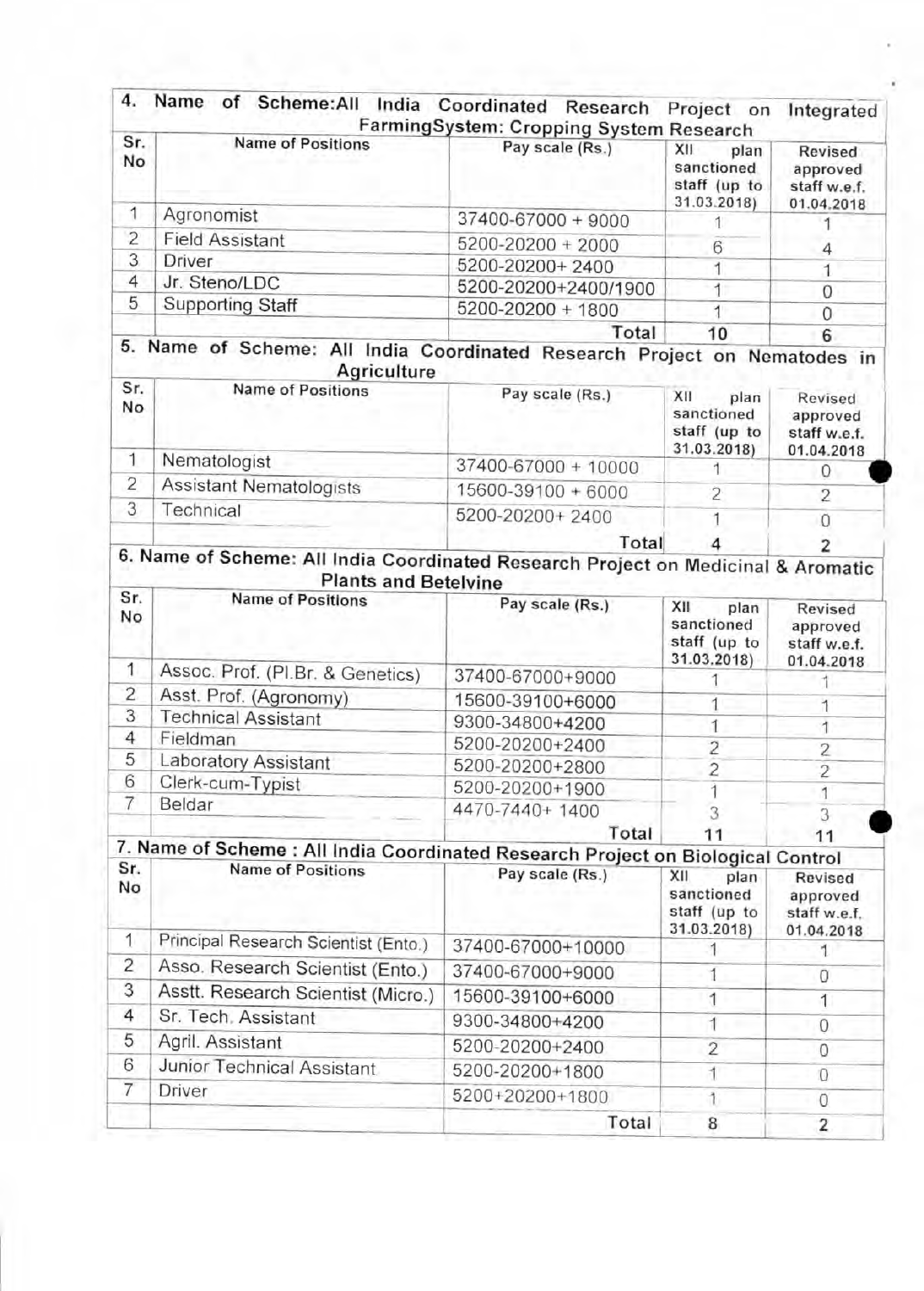|                | 8. Name of Scheme: All India Coordinated Research Project on weed Management                                                          |                                          |                                                          |                                                                                 |
|----------------|---------------------------------------------------------------------------------------------------------------------------------------|------------------------------------------|----------------------------------------------------------|---------------------------------------------------------------------------------|
| Sr.<br>No      | <b>Name of Positions</b>                                                                                                              | Pay scale (Rs.)                          | XII<br>plan<br>sanctioned<br>staff (up to<br>31.03.2018) | <b>Revised</b><br>approved<br>staff w.e.f.<br>01.04.2018                        |
| 1              | Agronomist                                                                                                                            | 37400-67000+9000                         |                                                          |                                                                                 |
| $\overline{2}$ | Jr. Agronomist                                                                                                                        | 15600-39100+6000                         |                                                          | 1                                                                               |
| 3              | Jr. Residue Chemist                                                                                                                   | 15600-39100+6000                         | 1                                                        | 0                                                                               |
| 4              | Jr. Microbiologist                                                                                                                    | 15600-39100+6000                         | 1                                                        | 0                                                                               |
| 5              | <b>Technical Assistant</b>                                                                                                            | 5200-20400+2400                          | $\overline{c}$                                           | 1                                                                               |
| 6              | <b>Driver</b>                                                                                                                         | 5200-20400+2000                          | 1                                                        | 1                                                                               |
| 7              | Lab attendant                                                                                                                         |                                          | $\overline{2}$                                           | 0                                                                               |
|                |                                                                                                                                       | Total                                    | 9                                                        | 4                                                                               |
| Sr.            | 9. Name of Scheme: All India Coordinated Research Project NSP (Crops): Seed<br><b>Technology Research</b><br><b>Name of Positions</b> | Pay scale (Rs.)                          | XII<br>plan                                              | Revised                                                                         |
| No             |                                                                                                                                       |                                          | sanctioned<br>staff (up to<br>31.03.2018)                | approved<br>staff w.e.f.<br>01.04.2018                                          |
| 1              | SRO/Sr. Sc. (Seed path)                                                                                                               | 37400-67000+9000                         |                                                          | 1                                                                               |
| $\overline{2}$ | ASRO/Sc. (Virology)                                                                                                                   | 15600-39100+6000                         |                                                          | 1                                                                               |
|                |                                                                                                                                       | 9300-34800+4200                          | $\overline{2}$                                           | $\overline{2}$                                                                  |
| 3              | Tech. Assistant                                                                                                                       |                                          |                                                          |                                                                                 |
| $\overline{4}$ | Field/Lab. Attendant                                                                                                                  | 5200-20200+1900                          | 1                                                        | $\mathbf{0}$                                                                    |
|                | 10. Name of Scheme: All India Network Project on Vertebrate Pest Management:                                                          | Total<br><b>Agricultural Ornithology</b> | 5                                                        | $\overline{4}$                                                                  |
| Sr.<br>No      | <b>Name of Positions</b>                                                                                                              | Pay scale (Rs.)                          | XII<br>plan<br>sanctioned<br>staff (up to                | <b>Revised</b><br>approved                                                      |
| 1              | Ornithologist                                                                                                                         | 37400-67000+9000                         | 31.03.2018)                                              |                                                                                 |
|                |                                                                                                                                       |                                          |                                                          | 1                                                                               |
| 2              | Jr. Ornithologist                                                                                                                     | 5600-39100 + 6000                        | 3                                                        | 1                                                                               |
| 3<br>4         | <b>Technical Assistant</b>                                                                                                            | 9300-34800+4200<br>4440-7440 + 1440      | $\overline{2}$<br>1                                      | $\Omega$                                                                        |
| 5              | <b>Bird Cather</b>                                                                                                                    |                                          | 1                                                        | 0                                                                               |
|                | Driver                                                                                                                                | \$200-20200+2400<br>Total                | 8                                                        | 3                                                                               |
|                | 11. Name of Scheme: All India Coordinated Research Project Agrometeorology                                                            |                                          |                                                          |                                                                                 |
| Sr.<br>No      | <b>Name of Positions</b>                                                                                                              | Pay scale (Rs.)                          | XII<br>plan<br>sanctioned<br>staff (up to<br>31.03.2018) | staff w.e.f.<br>01.04.2018<br>Revised<br>approved<br>staff w.e.f.<br>01.04.2018 |
| 1              | Agrometeorologist                                                                                                                     | 87400-67000+8000                         | 1                                                        | 1                                                                               |
| $\overline{2}$ | Junior Agronomist                                                                                                                     | 15600-39100+6000                         | 1                                                        | 1                                                                               |
| 3              | <b>Senior Technical Assistant</b>                                                                                                     | 9300-34800+4200                          | 1                                                        | 0                                                                               |
| 4              | Met. Observer                                                                                                                         | 5200-20200 + 2400                        | 1                                                        | 1                                                                               |
| 5              | <b>Field Assistant</b>                                                                                                                | 5200-20200 + 2400                        | 1                                                        | 1                                                                               |
| 6              | <b>Junior Clerk</b>                                                                                                                   | 5200-20200 + 1900                        | 1                                                        | 0                                                                               |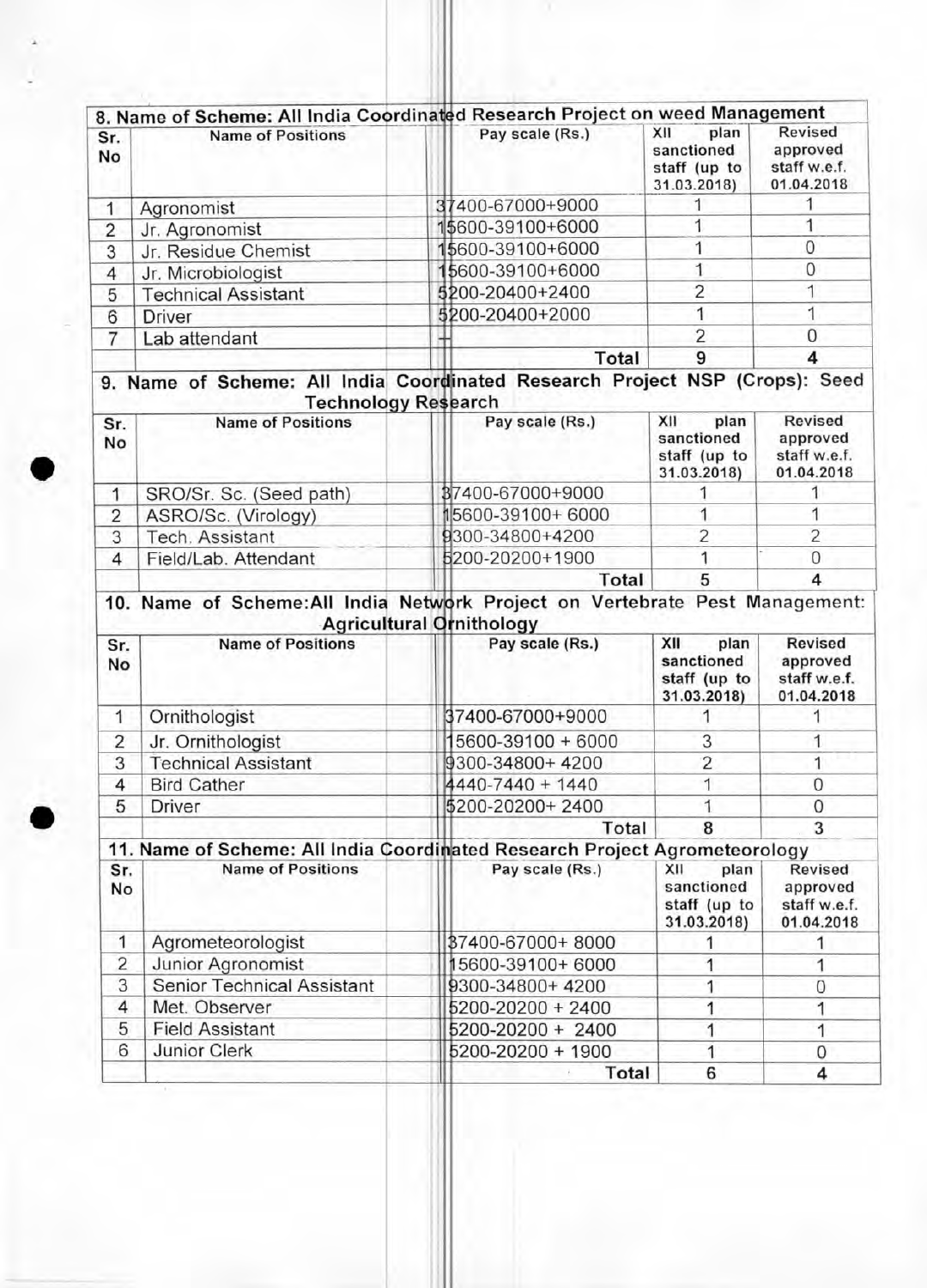| Sr.            | 12. Name of Scheme: All India Network Project on Pesticide Residue<br><b>Name of Positions</b> | Pay scale (Rs.)                                                                               | XII<br>plan                                              | <b>Revised</b>                                           |  |
|----------------|------------------------------------------------------------------------------------------------|-----------------------------------------------------------------------------------------------|----------------------------------------------------------|----------------------------------------------------------|--|
| No             |                                                                                                |                                                                                               | sanctioned<br>staff (up to<br>31.03.2018)                | approved<br>staff w.e.f.<br>01.04.2018                   |  |
| 1              | <b>Residue Analyst</b>                                                                         | 37400-67000+10000<br>(6 <sup>th</sup> Pay)                                                    | 1                                                        |                                                          |  |
| $\overline{c}$ | Asstt. Residue Analyst                                                                         | 15600-39100+6000<br>(6 <sup>th</sup> Pay)                                                     | 3                                                        | $\overline{2}$                                           |  |
| 3              | Lab Technician                                                                                 | 29200-92300<br>(7 <sup>th</sup> Pay)                                                          | 3                                                        | $\overline{c}$                                           |  |
|                |                                                                                                | Total                                                                                         | 7                                                        | 5                                                        |  |
|                | 13. Name of Scheme : All India Coordinated Research Project on Nutritional and                 | Physiological Approaches for Enhancing Reproductive<br>Performance in Cattle and Buffalo      |                                                          |                                                          |  |
| Sr.<br>No      | <b>Name of Positions</b>                                                                       | Pay scale (Rs.)                                                                               | XII<br>plan<br>sanctioned<br>staff (up to<br>31.03.2018) | Revised<br>approved<br>staff w.e.f.<br>01.04.2018        |  |
|                | Note: No any Regular post from<br>starting of project                                          | ICAR has given sanction<br>for continued<br>implementation for the<br>year 2017-18 to 2019-20 | 0                                                        | o                                                        |  |
|                |                                                                                                |                                                                                               |                                                          |                                                          |  |
|                | 14. Name of Scheme: All India Coordinated Rice Improvement Project                             |                                                                                               |                                                          |                                                          |  |
| Sr.<br>No      | <b>Name of Positions</b>                                                                       | Pay scale                                                                                     | XII<br>plan<br>sanctioned<br>staff (up to<br>31.03.2018) | Revised<br>approved<br>staff w.e.f.<br>01.04.2018        |  |
| 1              | Asso. Res. Sci (Pl. Br.)                                                                       | 37400-67000+9000                                                                              |                                                          | Sanction                                                 |  |
| 2              | Asso. Res. Sci (Agro)                                                                          | 37400-67000+9000                                                                              |                                                          | awaited                                                  |  |
| 3              | Asso. Res. Sci (Pl. Path.)                                                                     | 37400-67000+9000                                                                              |                                                          |                                                          |  |
| 4              | Asso. Res. Sci (Ento.)                                                                         | 37400-67000+9000                                                                              |                                                          |                                                          |  |
| 5              | Junior Rice Breeder                                                                            | 15600-39100+6000                                                                              |                                                          |                                                          |  |
| 6              | <b>Field Assistant</b>                                                                         | 5200-20200+2400                                                                               | 1                                                        |                                                          |  |
| 7              | Driver                                                                                         | 5200-20200+2000                                                                               |                                                          |                                                          |  |
|                |                                                                                                | Total                                                                                         | 7                                                        |                                                          |  |
|                | 15. Name of Scheme: All India Coordinated Maize Improvement Project                            |                                                                                               |                                                          |                                                          |  |
| Sr.<br>No      | <b>Name of Positions</b>                                                                       | Pay scale (Rs.)                                                                               | XII<br>plan<br>sanctioned<br>staff (up to<br>31.03.2018) | <b>Revised</b><br>approved<br>staff w.e.f.<br>01.04.2018 |  |
| 1              | Maize Breeder                                                                                  | 37400-67000+9000                                                                              |                                                          | Sanction                                                 |  |
| 2              | Asstt. Agronomist                                                                              | 15600-39100+6000                                                                              | 1                                                        | awaited                                                  |  |
| 3              | Sr. Tech. Asstt.                                                                               | 9300-34800+4600                                                                               | $\overline{c}$                                           |                                                          |  |
| $\overline{4}$ | Fieldman                                                                                       | 5200-20200+2400                                                                               | $\overline{2}$                                           |                                                          |  |
|                |                                                                                                | Total                                                                                         | 6                                                        |                                                          |  |
|                | 16. Name of Scheme: All India Coordinated Research Project on Poultry                          |                                                                                               |                                                          | Breeding                                                 |  |
| Sr.<br>No      | <b>Name of Positions</b>                                                                       | Pay scale (Rs.)                                                                               | XII<br>plan<br>sanctioned<br>staff (up to<br>31.03.2018) | Revised<br>approved<br>staff w.e.f.<br>01.04.2018        |  |
| 1              | <b>Principal Scientist</b>                                                                     | 37400-67000+9000                                                                              | 1                                                        | Sanction                                                 |  |
| $\overline{2}$ | Assistant Professor/Farm Manager                                                               | 15600-39100+6000                                                                              | 1                                                        | Awaited                                                  |  |
| 3              | Livestock /Technical Assistant                                                                 | 5200-20200 2400                                                                               | 1                                                        |                                                          |  |
|                |                                                                                                |                                                                                               |                                                          |                                                          |  |